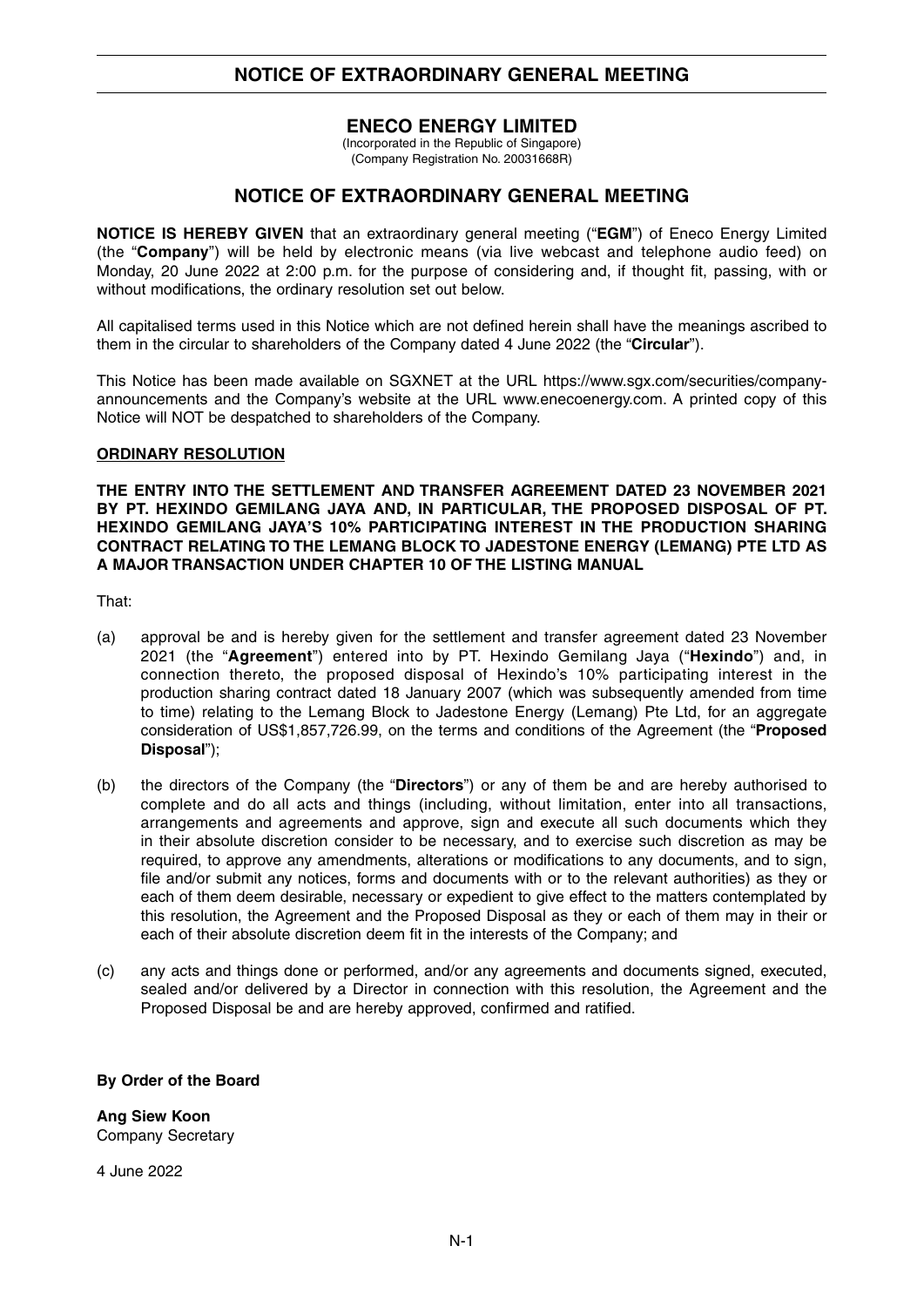## **NOTICE OF EXTRAORDINARY GENERAL MEETING**

#### **Important Notice to Shareholders Regarding the Conduct of the Company's EGM**

Pursuant to Part 4 of the COVID-19 (Temporary Measures) Act 2020 and the COVID-19 (Temporary Measures) (Alternative Arrangements for Meetings for Companies, Variable Capital Companies, Business Trusts, Unit Trusts and Debenture Holders) Order 2020 (the "**COVID-19 Order**"), the Company wishes to inform shareholders of the Company (the "**Shareholders**") that it will conduct its extraordinary general meeting on Monday, 20 June 2022 at 2:00 p.m. ("**EGM**") by way of electronic means pursuant to the First Schedule of the COVID-19 Order, and the physical location for the EGM is purely to facilitate the conduct of the EGM by way of electronic means.

The Company will arrange for (i) a "live" webcast of the EGM, which allows Shareholders to view the proceedings of the EGM contemporaneously ("**LIVE WEBCAST**"); and (ii) audio only means (via telephone), which allows Shareholders to observe the proceedings of the EGM contemporaneously ("**AUDIO FEED**"). **Shareholders can ONLY participate in the EGM via LIVE WEBCAST or AUDIO FEED. The Company will not accept any physical attendance by Shareholders at the physical location of the EGM.**

Shareholders should note the following procedures and/or instructions to participate in the EGM LIVE WEBCAST or AUDIO FEED.

#### **1. Voting at the EGM**

- (a) **Live Voting:** Shareholders may cast their votes for each resolution through real-time remote electronic voting at the EGM. Unique access details for live voting will be provided to Shareholders who registered for and are verified to attend the EGM.
- (b) **Voting by Proxy:** As an alternative to live voting, Shareholders who wish to vote on any or all of the resolutions at the EGM may appoint their duly appointed proxies or the Chairman of the EGM as their proxy to vote on their behalf by completing the proxy form attached to the Notice of EGM by downloading it from the Company's announcement on SGXNet or from the Company's website at www.enecoenergy.com. Shareholders should specifically indicate how they wish to vote for or vote against (or abstain from voting on) the resolution set out in the Notice of EGM.

Shareholders must submit the completed and signed proxy form appointing the Chairman of the EGM as proxy (i) **by email to sg.is.proxy@sg.tricorglobal.com; or (ii) by post to the Company's Share Registrar, Tricor Barbinder Share Registration Services (A division of Tricor Singapore Pte. Ltd.), 80 Robinsons Road #11-02, Singapore 068898, by 2:00 p.m. on Friday, 17 June 2022** (being not less than seventy-two (72) hours before the time fixed for the EGM). Any incomplete proxy form will be rejected by the Company.

For CPF/SRS investors who wish to attend and vote live at the EGM or wish to appoint the Chairman of the EGM as their proxy, they should approach their respective SRS Operators to submit their votes **by email to sg.is.proxy@sg.tricorglobal. com or post to the Company's Share Registrar, Tricor Barbinder Share Registration Services (A division of Tricor Singapore Pte. Ltd.), 80 Robinsons Road #11-02, Singapore 068898** at least seven (7) working days before the EGM.

#### **2. Registration to attend the EGM**

Shareholders who wish to attend the EGM can participate by registering at the link as follows:-

https://conveneagm.sg/enecoenergy2022egm/

**by 2:00 p.m. on Thursday, 16 June 2022** (the "**Registration Deadline**") to enable the Company to verify the Shareholders' status. After the verification process, an email containing instructions to access the LIVE WEBCAST or AUDIO FEED (depending on the Shareholder's choice at the point of registration) will be sent to authenticated Shareholders by **12:00 p.m. on Saturday, 18 June 2022**.

#### **If Shareholders or their corporate representatives have pre-registered by the Registration Deadline, but did not receive an email by 12:00 p.m. on Saturday, 18 June 2022, they may contact the Company for assistance at 6236 3550 / 6236 3555.**

Shareholders may attend the LIVE WEBCAST via your smart phones, tablets or laptops/computers, and the AUDIO FEED via a land or mobile phone line.

Shareholders who wish to attend the EGM via LIVE WEBCAST or AUDIO FEED are reminded that the EGM is private. Invitations to attend the LIVE WEBCAST or AUDIO FEED shall not be forwarded to anyone who is not a Shareholder of the Company or who is not authorised to attend the LIVE WEBCAST or AUDIO FEED. Recording of the LIVE WEBCAST and AUDIO FEED in whatever form is also strictly prohibited.

The Company would like to seek Shareholders' understanding in the event of any technical disruptions during the LIVE WEBCAST and AUDIO FEED.

#### **3. Shareholders' Questions and Answers (Q&A)**

- (a) Shareholders who registered for and are verified to attend the EGM will be able to ask questions relating to the resolutions to be tabled for approval at the EGM by submitting text-based questions through real-time electronic communication during the EGM within a prescribed time limit. The Company will endeavour to respond to questions as far as reasonably practicable. Where there are substantially similar questions, the Company will consolidate such questions and consequently not all questions may be individually addressed.
- (b) Shareholders can also submit their questions in advance relating to the resolutions to be tabled for approval at the EGM at the link as follows: https://conveneagm.sg/enecoenergy2022egm/.

The submission deadline for questions is by **2:00 p.m. on Sunday, 12 June 2022**.